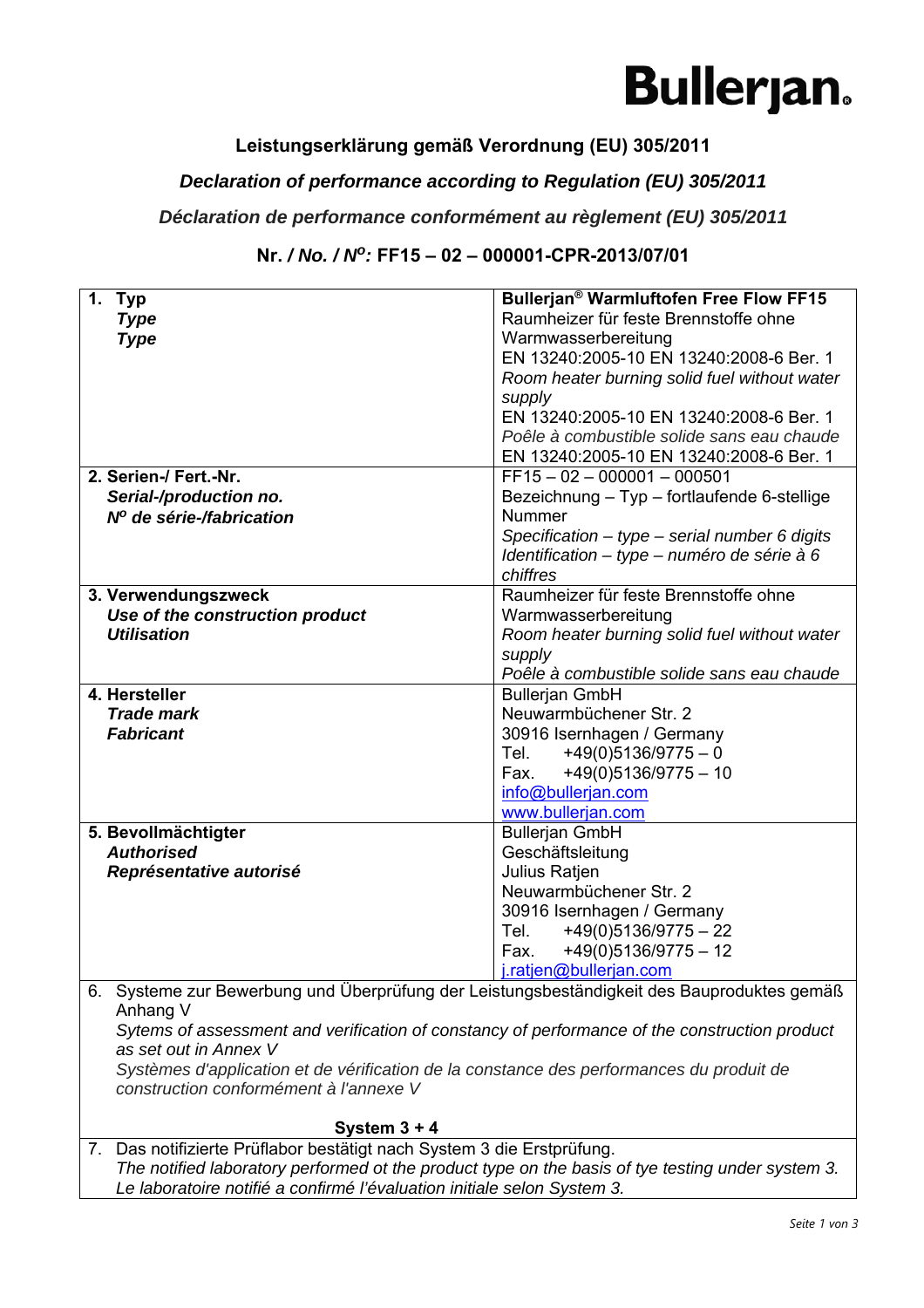## **Bullerjan.**

| <b>Benannte Stelle</b>                                                                             | DBI-Gastechnologisches Institut gGmbH          |
|----------------------------------------------------------------------------------------------------|------------------------------------------------|
| <b>Notified body</b>                                                                               | DVGW-Prüflaboratorium Energie                  |
| Bureau de vérification accrédité                                                                   | Halsbrücker Straße 34                          |
|                                                                                                    | 09599 Freiberg / Germany                       |
| Prüflabor Nr. / Notified body no.                                                                  | 1721                                           |
| Nº du laboratoire accrédité                                                                        |                                                |
| Prüfbericht Nr. / Test report no.                                                                  | DBI F14/07/0280                                |
| N <sup>o</sup> du rapport d'essai                                                                  |                                                |
| Prüfberichtsdatum / Date of the test report                                                        |                                                |
| Date du rapport d'essai                                                                            |                                                |
| 8. Leistungserklärung / Declared performance / Déclaration de performance                          |                                                |
| Harmonisierte technische Spezifikationen                                                           |                                                |
| Harmonized technical specification                                                                 | DIN EN 13240:2005-10                           |
| Spécifications techniques harmonisées                                                              | DIN EN 13240:2008-6 Berichtigung 1             |
|                                                                                                    |                                                |
| Wesentliche Merkmale / Essential                                                                   | Leistung<br><b>Performance / Performance</b>   |
| characteristics / Caractéristiques essentiels<br>Brandsicherheit / Fire safety / Sécurité incendie |                                                |
| Brandverhalten / Reaction to fire/ Réaction au feu                                                 | A <sub>1</sub>                                 |
| Abstand zu brennbaren Materialien                                                                  | Mindestabstand in mm                           |
| (* Der angegebene Abstand zu Bauteilen aus                                                         | Minimum distances in mm                        |
| brennbaren Baustoffen gilt nur für Bauteile mit                                                    | La distance minimale en mm                     |
| einem Wärmedurchlasswiderstand                                                                     |                                                |
| ≤ 1,2 m2K/ W.)                                                                                     | Hinten / Rear / Arrière = 350 mm               |
| Safetey distance to combustible material                                                           | Seite / Side / Côté<br>$= 390$ mm              |
| (*The specified distance from components                                                           | Vorne / Front / Devant<br>$= 600$ mm           |
| combustible materials applies only for<br>components with a thermal resistance                     | Oben / Top / Haut<br>$= 500$ mm                |
| ≤ 1.2 m2 K / W.)                                                                                   | Boden / Floor / Bas<br>$= 190$ mm              |
| Distance de sécurité aux matériaux                                                                 | Boden mit Podest<br>0 <sub>mm</sub><br>=       |
| combustibles                                                                                       | Floor with pedestal<br>$0 \, \text{mm}$<br>$=$ |
| (* Note distance aux composants de                                                                 | Bas avec socle<br>$0 \text{ mm}$<br>$=$        |
| matériaux combustibles ne s'applique qu'aux                                                        |                                                |
| appareils avec une résistance thermique                                                            |                                                |
| ≤ 1,2 m2K/ W.)<br>Brandgefahr durch Herausfallen von                                               | Erfüllt                                        |
| brennendem Brennstoff                                                                              |                                                |
| Risk of burning fuel falling out                                                                   | Pass                                           |
| Risque d'incendie dû à la chute de la                                                              |                                                |
| combustion de carburant                                                                            | Satisfait                                      |
| Emission aus Verbrennungsprodukten                                                                 |                                                |
| Emission of combustion products                                                                    | CO bei 13 % O <sub>2</sub> = 745,1 mg/m3       |
| Emission des produits de combustion                                                                |                                                |
| Oberflächentemperatur / Surface                                                                    | Erfüllt / Pass                                 |
| temperature / Température de surface                                                               | Satisfait                                      |
| Elektrische Sicherheit / Electrical safety/                                                        | Erfüllt / Pass                                 |
| Sécurité électrique                                                                                | Satisfait                                      |
| Reinigbarkeit / Cleanability / Nettoyabilité                                                       | Erfüllt / Pass / Satisfait                     |
| Maximaler Wasser-Betriebsdruck                                                                     |                                                |
| Max. water operating pressure                                                                      | - bar                                          |
| Pression maximale de service de l'eau                                                              |                                                |
| Abgastemperatur bei Nennwärmeleistung                                                              | T 334 °C                                       |
| Flue gas temperature at nominal heat output<br>Température des gaz de combustion à la              |                                                |
| puissance thermique nominale                                                                       |                                                |
|                                                                                                    |                                                |